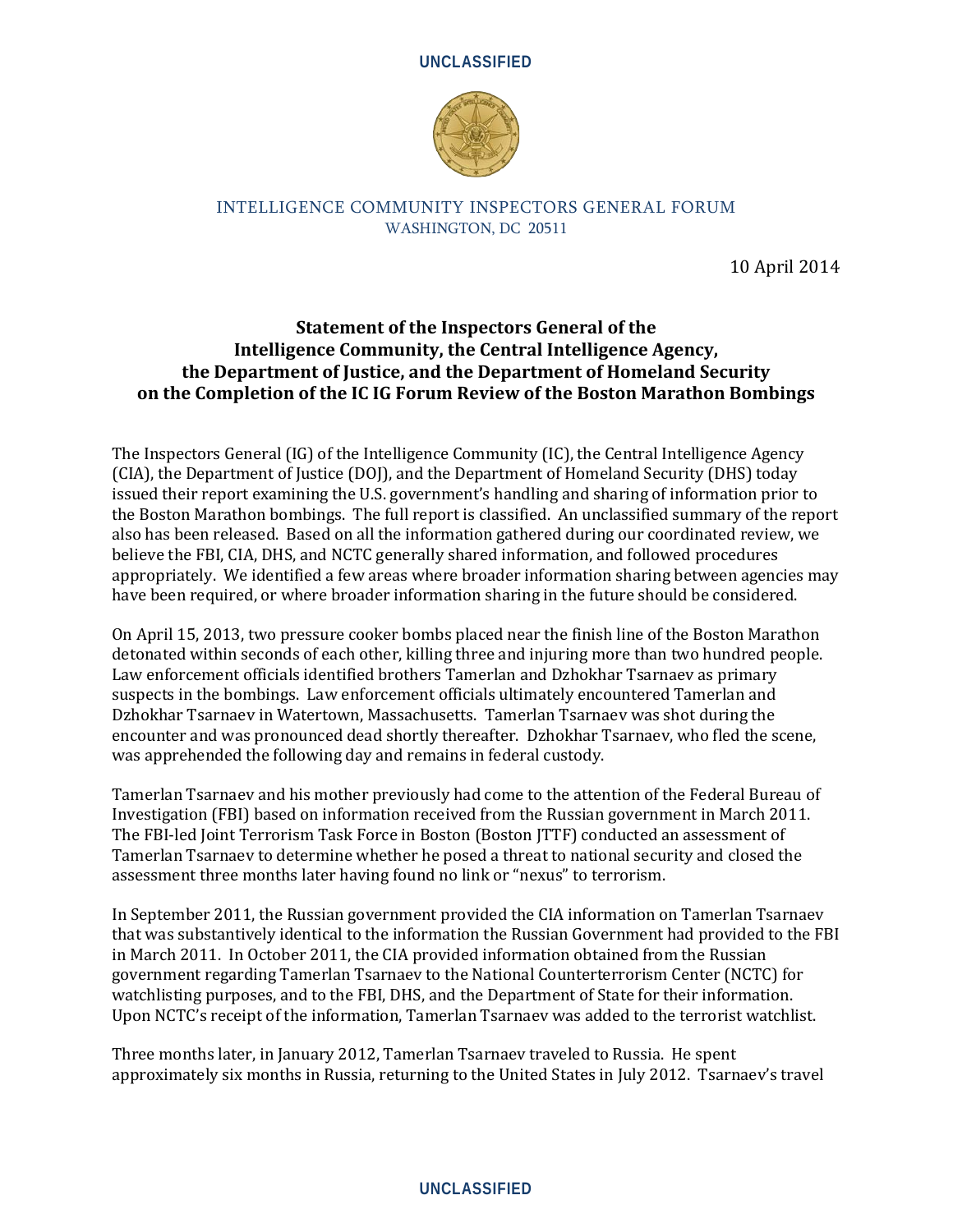## **UNCLASSIFIED**

to Russia did not result in additional vetting at the airport or prompt additional investigative steps to determine whether he posed a threat to national security.

Following the bombings, the Intelligence Community Inspectors General Forum, with the support of the Director of National Intelligence (DNI), determined that the Inspectors General of the IC, CIA, DHS, and DOJ would conduct a coordinated review of the handling and sharing of information available to the U.S. government prior to the Boston Marathon bombings. The objectives of this review were to determine:

- o The extent of the information available to the U.S. government concerning the relevant individuals and events preceding the Boston Marathon bombings;
- o Whether the sharing of information was complete, accurate, and in compliance with U.S. counterterrorism and information sharing, policies, regulations, and U.S. laws; and
- o Whether there are weaknesses in protocols and procedures that impact the ability to detect potential threats to national security.

To meet these objectives, the Offices of Inspector General (OIGs) sought to determine what information was known to the U.S. government prior to April 15, 2013, and to identify what additional information existed and may have been available to the U.S. government before the bombings. In considering whether information that existed prior to the bombings was "available" to the U.S. government, the OIGs took into account the limited facts known to U.S. government agencies prior to the bombings and the extent of the government's authority under prevailing legal standards to access that information.

The review was conducted by teams from the OIGs of the DOJ, CIA, DHS, and the IC. The OIGs reviewed thousands of documents and interviewed more than 160 individuals, including senior CIA, FBI, DHS, and NCTC officials. Each OIG was responsible for obtaining and reviewing relevant information from the agencies within its respective oversight jurisdiction. While the review teams shared relevant documents, attended briefings, and participated jointly in interviews of certain witnesses, each OIG was responsible for evaluating the actions of, and information available to, its respective agencies. Additionally, each OIG conducted or directed its component agencies to conduct database searches to identify relevant pre-bombing information.

Each participating OIG reached conclusions about the actions taken or not taken by its component agencies. Our most significant specific conclusions are described in the public summary released today. These include the following:

- The DOJ OIG concluded that, given the limited information available to the Boston JTTF in March 2011 concerning Tamerlan Tsarnaev, the FBI's decision to open the investigation at the assessment level was an application of the "least intrusive method" principle set forth in the Attorney General Guidelines and FBI policy within its investigative discretion. The DOJ OIG found that additional investigative steps would have resulted in a more thorough assessment, but that it is impossible to know whether these additional steps would have yielded relevant information.
- The DOJ and CIA OIGs found that the FBI Legal Attaché in Moscow did not coordinate with the CIA in March 2011 after receiving the lead information from the Russian government